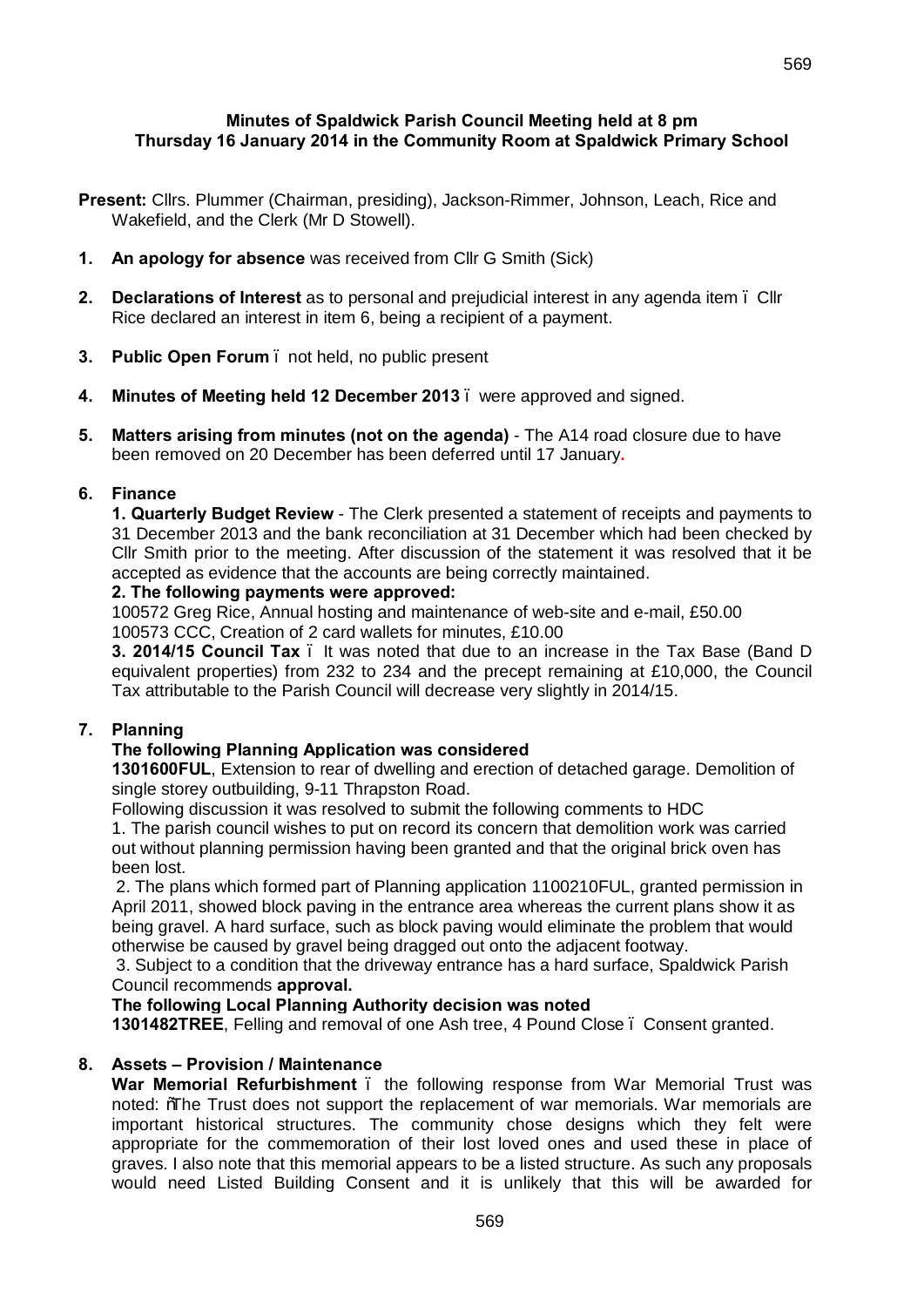replacement. I recommend any proposals are discussed with the Conservation Officer at the Local Planning Authority who will be able to advise further.

With regards to the introduction of granite plaques, again this is not an approach supported by the Trust. The addition of an alternative harder material can increase the rate of erosion of the original stone as well as resulting in a significant visual change. Such a proposal is also likely to require Listed Building Consent.

From the images supplied the stone appears to be in good condition and the lettering can still be discerned. As such we would recommend the hand sharpening of the letters where required. This will then allow them to be painted and will improve the legibility. $+$ 

Louise Brown, HDC Conservation Officer, has confirmed that the memorial is not a listed building. She supports proposals to refurbish the existing memorial and agrees with the Trust that the introduction of granite plaques will likely result in the deterioration of the existing structure as the two materials are not compatible. Whilst the memorial is not a statutorily protected structure it is what is termed an undesignated heritage asset which she would encourage the parish to retain.

Following discussion the Clerk was asked to point out to the Trust and to the HDC Conservation Officer that the proposed plaques are not intended to be in contact with the memorial itself and hence compatibility should not be an issue. It was agreed to inform the Trust and HDC that the Parish Council favours this solution, and to seek further quotations for the production and installation of wedged shaped granite plaques with the engraving on a polished face.

## **Seat on Green** . awaiting painting

**Children's Play Area** – Quotations for the repair of the safety surfaces were received:

Lifting of existing tiles and replacing with wet pour . 2 quotes: £4711 and £6523.

Infill gaps between existing tiles with wet pour – 3 quotes: £485, £520 and £911.

The meeting was minded to infill the gaps and to accept the quotation of £485, but decided to defer a decision until Cllrs Johnson and Leach had seen an example of similar work undertaken by the contractor who had submitted that quotation.

**Parish Council website** . the new hosting service has been introduced. In response to a suggestion from the Clerk, Cllr Rice agreed to add a table from which minutes of meetings for the last 2/3 years could be accessed.

## **9. Highways, footpaths, byways etc.**

## **Street Lighting PFI** – nothing to report

**Village Grass Cutting** – The costs for adding further areas to the contract are still awaited. **Flooding in Stow Road**. The problem with the non functioning gulley opposite 21 Stow Road appears to have been solved with removal of a blockage caused by tree roots near the entrance to the Old Village Hall.

**Speedwatch** – It was resolved to purchase from and have installed by CCC, 3 Community Speedwatch notices at a unit cost of £69 + VAT on the 30 mph sign posts at the entries to the village in High Street, Stow Road and Thrapston Road.

**Local Highway Improvement Initiative** – details of the bid submitted were noted.

**CCC Winter Gritting Route Review** – The Clerk reported that he had been informed by CCC that each request for change was considered carefully and a site visit was made before being assessed against the County's route criteria. It appears that only one of the requests from across the County was found to meet the necessary criteria for primary status and this has been upgraded. Ferriman Road and Royston Avenue had been considered but it was decided that the route does not meet the criteria to be upgraded to a primary route and was confirmed as an existing secondary gritting route. The Clerk has subsequently pointed out that this route does have scheduled bus services in excess of the criteria, and for this reason should have been classified as a primary route. The Clerk said that he has also asked what happened to our request for the criteria on which routes are gritted to include steep hills, such as Belton $\infty$  Hill, and school bus routes. No reply has been received to date.